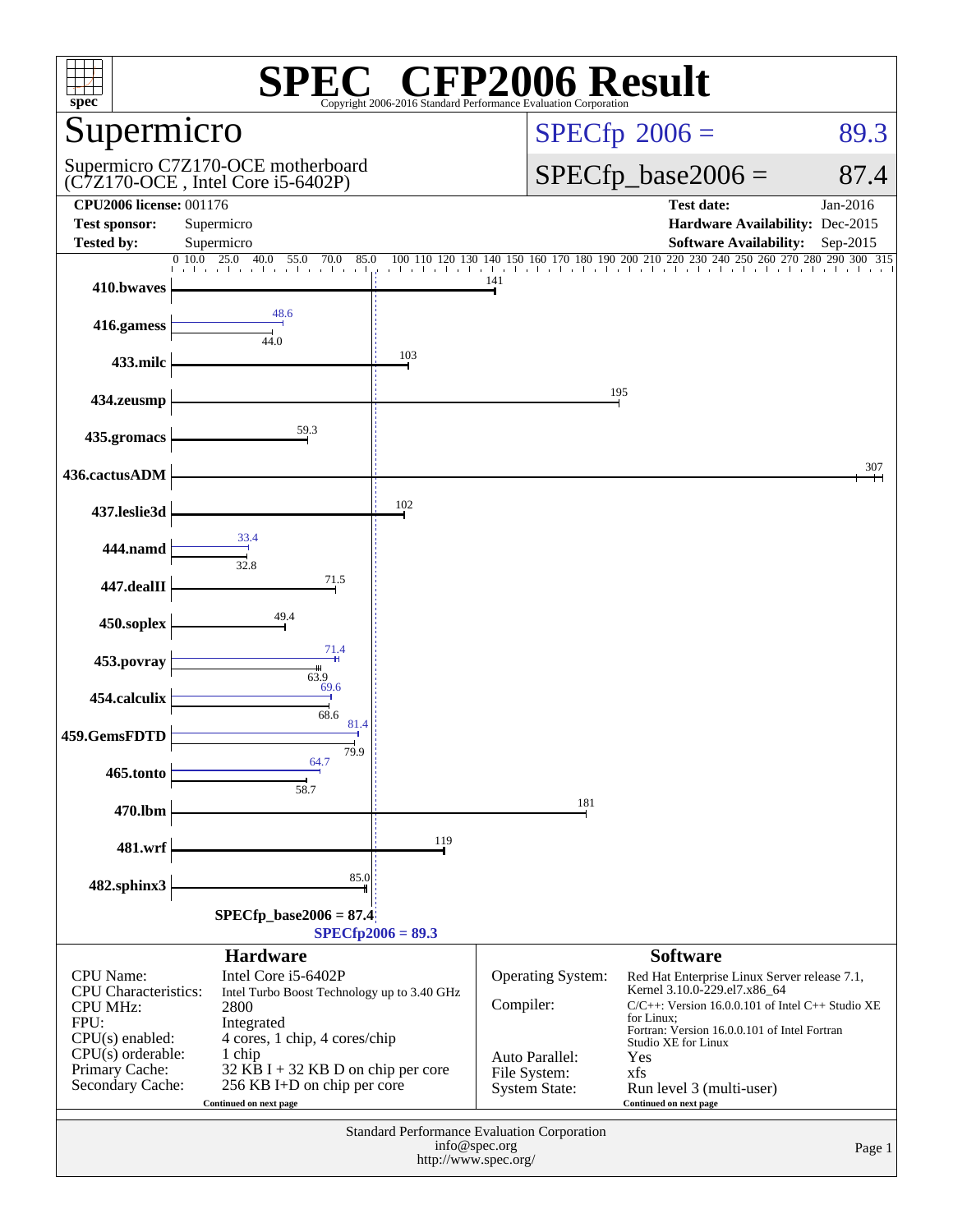

## Supermicro

#### (C7Z170-OCE , Intel Core i5-6402P) Supermicro C7Z170-OCE motherboard

#### $SPECTp2006 = 89.3$

#### $SPECfp\_base2006 = 87.4$

| <b>CPU2006 license: 001176</b>       |                                                                                                          |                                                            | <b>Test date:</b><br>$Jan-2016$             |  |  |  |
|--------------------------------------|----------------------------------------------------------------------------------------------------------|------------------------------------------------------------|---------------------------------------------|--|--|--|
| <b>Test sponsor:</b>                 | Supermicro                                                                                               | Hardware Availability: Dec-2015                            |                                             |  |  |  |
| <b>Tested by:</b>                    | Supermicro                                                                                               |                                                            | <b>Software Availability:</b><br>$Sep-2015$ |  |  |  |
| L3 Cache:<br>Other Cache:<br>Memory: | $6 \text{ MB I+D}$ on chip per chip<br>None<br>16 GB (4 x 4 GB 1Rx8 PC4-2800R-U, running at 2133<br>MHz) | <b>Base Pointers:</b><br>Peak Pointers:<br>Other Software: | $64$ -bit<br>$32/64$ -bit<br>None           |  |  |  |
| Disk Subsystem:<br>Other Hardware:   | 1 x 200 GB SATA III SSD<br>None                                                                          |                                                            |                                             |  |  |  |

| <b>Results Table</b>   |                |                 |                |             |                |               |                |              |                |              |                |              |
|------------------------|----------------|-----------------|----------------|-------------|----------------|---------------|----------------|--------------|----------------|--------------|----------------|--------------|
|                        | <b>Base</b>    |                 |                |             |                | <b>Peak</b>   |                |              |                |              |                |              |
| <b>Benchmark</b>       | <b>Seconds</b> | <b>Ratio</b>    | <b>Seconds</b> | Ratio       | <b>Seconds</b> | Ratio         | <b>Seconds</b> | <b>Ratio</b> | <b>Seconds</b> | <b>Ratio</b> | <b>Seconds</b> | <b>Ratio</b> |
| $ 410$ .bwayes         | 96.4           | 141             | 96.3           | 141         | 95.9           | 142           | 96.4           | 141          | 96.3           | 141          | 95.9           | 142          |
| $ 416$ .gamess         | 445            | 44.0            | 445            | 44.0        | 445            | 44.0          | 403            | 48.6         | 403            | 48.6         | 403            | 48.5         |
| $433$ .milc            | 88.9           | 103             | 88.7           | 103         | 88.8           | 103           | 88.9           | 103          | 88.7           | 103          | 88.8           | <b>103</b>   |
| $ 434$ . zeusmp        | 46.6           | 195             | 46.6           | 195         | 46.5           | 195           | 46.6           | 195          | 46.6           | 195          | 46.5           | 195          |
| $435$ .gromacs         | 120            | 59.4            | 120            | 59.3        | 121            | 59.2          | 120            | 59.4         | <b>120</b>     | 59.3         | 121            | 59.2         |
| 436.cactusADM          | 38.5           | 311             | 40.0           | 299         | 38.9           | 307           | 38.5           | 311          | 40.0           | 299          | 38.9           | <b>307</b>   |
| 437.leslie3d           | 92.5           | 102             | 92.6           | 101         | 92.5           | 102           | 92.5           | 102          | 92.6           | 101          | 92.5           | 102          |
| 444.namd               | 245            | 32.8            | 245            | 32.8        | 245            | 32.8          | 240            | 33.4         | 240            | 33.4         | 240            | 33.4         |
| $ 447 \text{.}$ dealII | 160            | 71.5            | 160            | 71.5        | 160            | 71.5          | 160            | 71.5         | <b>160</b>     | 71.5         | 160            | 71.5         |
| $450$ .soplex          | 168            | 49.6            | 169            | 49.4        | 169            | 49.2          | 168            | 49.6         | 169            | 49.4         | 169            | 49.2         |
| $ 453$ . povray        | 81.8           | 65.0            | 83.3           | 63.9        | 84.0           | 63.3          | 74.5           | 71.4         | 72.8           | 73.1         | 74.7           | 71.2         |
| $ 454$ .calculix       | 120            | 68.6            | 120            | 68.6        | 120            | 68.6          | 118            | 69.6         | 119            | 69.3         | 118            | 69.6         |
| 459.GemsFDTD           | 133            | 80.0            | 133            | <u>79.9</u> | 133            | 79.7          | 130            | 81.5         | <b>130</b>     | 81.4         | 130            | 81.3         |
| 465.tonto              | 167            | 58.8            | 168            | 58.6        | 168            | 58.7          | <b>152</b>     | 64.7         | 152            | 64.8         | 152            | 64.7         |
| 470.1bm                | 75.9           | 181             | 75.9           | 181         | 75.9           | 181           | 75.9           | 181          | 75.9           | 181          | 75.9           | 181          |
| $ 481$ .wrf            | 94.1           | 119             | 93.6           | 119         | 94.0           | 119           | 94.1           | 119          | 93.6           | 119          | 94.0           | <b>119</b>   |
| 482.sphinx3            | 229            | 85.2            | 231            | 84.3        | 229            | 85.0          | 229            | 85.2         | 231            | 84.3         | <u>229</u>     | 85.0         |
|                        |                | $\cdot$ $\cdot$ |                | $\cdots$    |                | $\sim$ $\sim$ |                |              |                |              |                |              |

Results appear in the [order in which they were run.](http://www.spec.org/auto/cpu2006/Docs/result-fields.html#RunOrder) Bold underlined text [indicates a median measurement.](http://www.spec.org/auto/cpu2006/Docs/result-fields.html#Median)

#### **[Operating System Notes](http://www.spec.org/auto/cpu2006/Docs/result-fields.html#OperatingSystemNotes)**

Stack size set to unlimited using "ulimit -s unlimited"

#### **[Platform Notes](http://www.spec.org/auto/cpu2006/Docs/result-fields.html#PlatformNotes)**

 As tested, the system used a Supermicro CSE-743TQ-1200B-SQ chassis. The chassis is confugured with a PWS-1K25P-PQ power supply, 1 SNK-P0051AP4 heatsink, as well as 1 FAN-0103L4 rear fan and 2 FAN-0104L4 chassis fan. Sysinfo program /usr/cpu2006/config/sysinfo.rev6914 \$Rev: 6914 \$ \$Date:: 2014-06-25 #\$ e3fbb8667b5a285932ceab81e28219e1 running on C7Z170-01 Sat Jan 23 03:25:48 2016

 This section contains SUT (System Under Test) info as seen by some common utilities. To remove or add to this section, see:

Continued on next page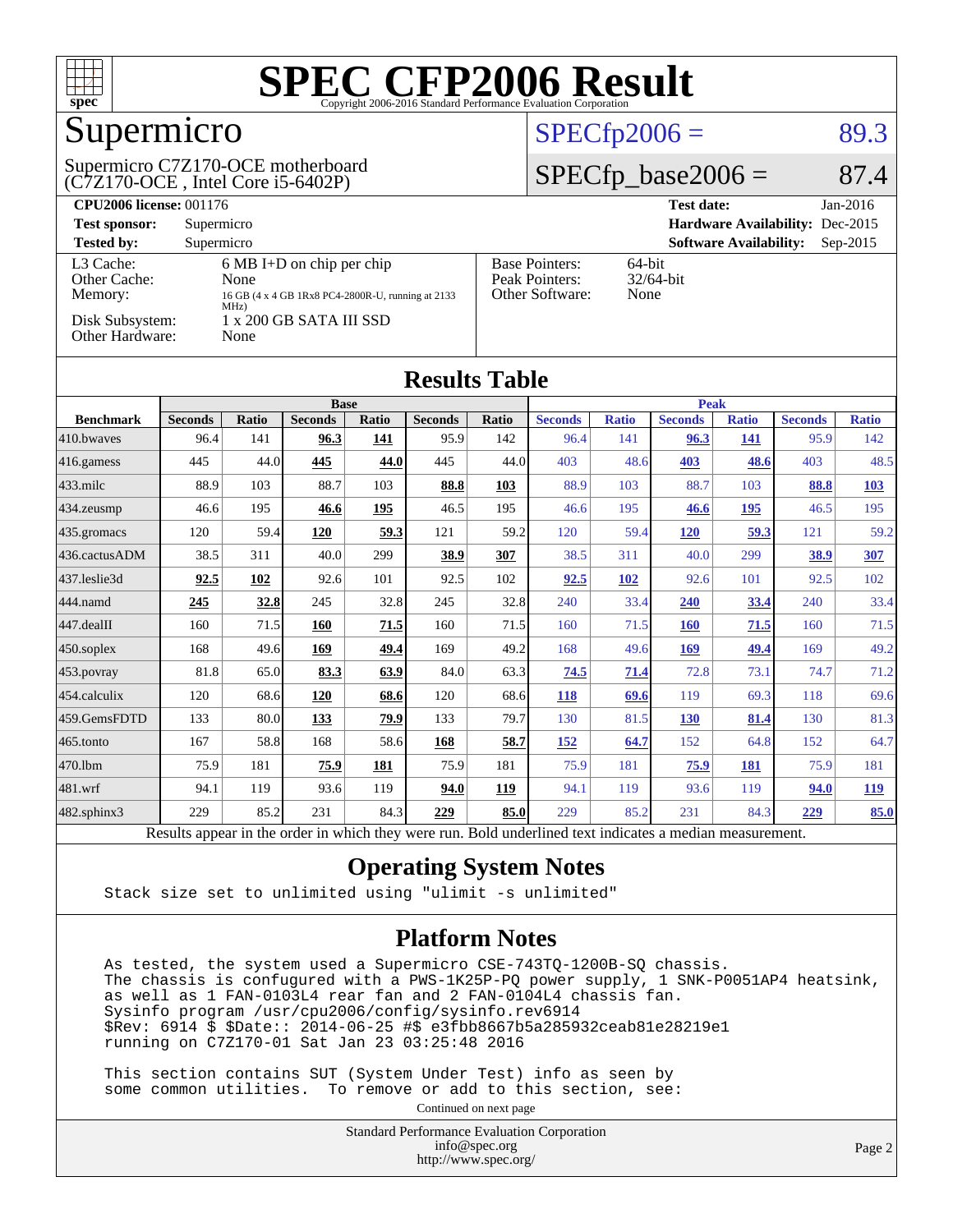

#### Supermicro

 $SPECTp2006 = 89.3$ 

(C7Z170-OCE , Intel Core i5-6402P) Supermicro C7Z170-OCE motherboard

 $SPECTp\_base2006 = 87.4$ 

#### **[CPU2006 license:](http://www.spec.org/auto/cpu2006/Docs/result-fields.html#CPU2006license)** 001176 **[Test date:](http://www.spec.org/auto/cpu2006/Docs/result-fields.html#Testdate)** Jan-2016

**[Test sponsor:](http://www.spec.org/auto/cpu2006/Docs/result-fields.html#Testsponsor)** Supermicro **[Hardware Availability:](http://www.spec.org/auto/cpu2006/Docs/result-fields.html#HardwareAvailability)** Dec-2015 **[Tested by:](http://www.spec.org/auto/cpu2006/Docs/result-fields.html#Testedby)** Supermicro **Supermicro [Software Availability:](http://www.spec.org/auto/cpu2006/Docs/result-fields.html#SoftwareAvailability)** Sep-2015

#### **[Platform Notes \(Continued\)](http://www.spec.org/auto/cpu2006/Docs/result-fields.html#PlatformNotes)**

Standard Performance Evaluation Corporation [info@spec.org](mailto:info@spec.org) <http://www.spec.org/> <http://www.spec.org/cpu2006/Docs/config.html#sysinfo> From /proc/cpuinfo model name : Intel(R) Core(TM) i5-6402P CPU @ 2.80GHz 1 "physical id"s (chips) 4 "processors" cores, siblings (Caution: counting these is hw and system dependent. The following excerpts from /proc/cpuinfo might not be reliable. Use with caution.) cpu cores : 4 siblings physical 0: cores 0 1 2 3 cache size : 6144 KB From /proc/meminfo MemTotal: 16206608 kB<br>HugePages Total: 0 HugePages\_Total: 0 Hugepagesize: 2048 kB From /etc/\*release\* /etc/\*version\* os-release: NAME="Red Hat Enterprise Linux Server" VERSION="7.1 (Maipo)" ID="rhel" ID\_LIKE="fedora" VERSION\_ID="7.1" PRETTY\_NAME="Red Hat Enterprise Linux Server 7.1 (Maipo)" ANSI\_COLOR="0;31" CPE\_NAME="cpe:/o:redhat:enterprise\_linux:7.1:GA:server" redhat-release: Red Hat Enterprise Linux Server release 7.1 (Maipo) system-release: Red Hat Enterprise Linux Server release 7.1 (Maipo) system-release-cpe: cpe:/o:redhat:enterprise\_linux:7.1:ga:server uname -a: Linux C7Z170-01 3.10.0-229.el7.x86\_64 #1 SMP Thu Jan 29 18:37:38 EST 2015 x86\_64 x86\_64 x86\_64 GNU/Linux run-level 3 Jan 22 22:34 SPEC is set to: /usr/cpu2006 Filesystem Type Size Used Avail Use% Mounted on<br>
/dev/sda2 xfs 183G 32G 151G 18% / /dev/sda2 xfs 183G 32G 151G 18% / Additional information from dmidecode: Warning: Use caution when you interpret this section. The 'dmidecode' program reads system data which is "intended to allow hardware to be accurately determined", but the intent may not be met, as there are frequent changes to hardware, firmware, and the "DMTF SMBIOS" standard. BIOS American Megatrends Inc. 1.0a 01/08/2016 Memory: 4x 0420 F4-2800C16-4GRK 4 GB 1 rank 2133 MHz Continued on next page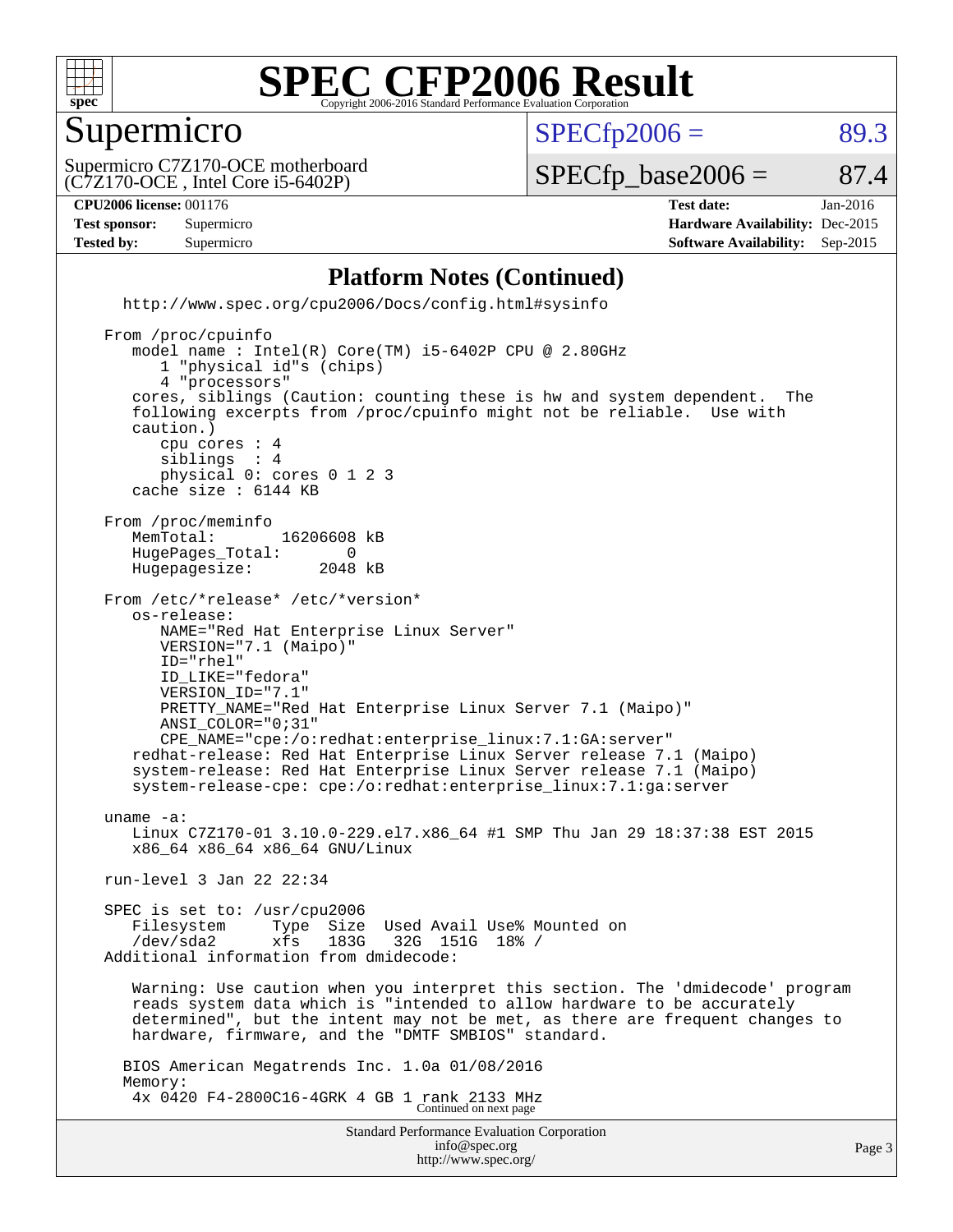

#### Supermicro

 $SPECTp2006 = 89.3$ 

(C7Z170-OCE , Intel Core i5-6402P) Supermicro C7Z170-OCE motherboard

**[CPU2006 license:](http://www.spec.org/auto/cpu2006/Docs/result-fields.html#CPU2006license)** 001176 **[Test date:](http://www.spec.org/auto/cpu2006/Docs/result-fields.html#Testdate)** Jan-2016

 $SPECfp\_base2006 = 87.4$ 

**[Test sponsor:](http://www.spec.org/auto/cpu2006/Docs/result-fields.html#Testsponsor)** Supermicro **[Hardware Availability:](http://www.spec.org/auto/cpu2006/Docs/result-fields.html#HardwareAvailability)** Dec-2015 **[Tested by:](http://www.spec.org/auto/cpu2006/Docs/result-fields.html#Testedby)** Supermicro **Supermicro [Software Availability:](http://www.spec.org/auto/cpu2006/Docs/result-fields.html#SoftwareAvailability)** Sep-2015

#### **[Platform Notes \(Continued\)](http://www.spec.org/auto/cpu2006/Docs/result-fields.html#PlatformNotes)**

(End of data from sysinfo program)

#### **[General Notes](http://www.spec.org/auto/cpu2006/Docs/result-fields.html#GeneralNotes)**

Environment variables set by runspec before the start of the run: KMP\_AFFINITY = "granularity=fine,compact,1,0" LD\_LIBRARY\_PATH = "/usr/cpu2006/libs/32:/usr/cpu2006/libs/64:/usr/cpu2006/sh" OMP\_NUM\_THREADS = "4"

 Binaries compiled on a system with 1x Intel Core i5-4670K CPU + 32GB memory using RedHat EL 7.1 Transparent Huge Pages enabled with: echo always > /sys/kernel/mm/transparent\_hugepage/enabled

#### **[Base Compiler Invocation](http://www.spec.org/auto/cpu2006/Docs/result-fields.html#BaseCompilerInvocation)**

 $C$  benchmarks:<br>icc  $-m64$ 

[C++ benchmarks:](http://www.spec.org/auto/cpu2006/Docs/result-fields.html#CXXbenchmarks) [icpc -m64](http://www.spec.org/cpu2006/results/res2016q1/cpu2006-20160125-38761.flags.html#user_CXXbase_intel_icpc_64bit_bedb90c1146cab66620883ef4f41a67e)

[Fortran benchmarks](http://www.spec.org/auto/cpu2006/Docs/result-fields.html#Fortranbenchmarks): [ifort -m64](http://www.spec.org/cpu2006/results/res2016q1/cpu2006-20160125-38761.flags.html#user_FCbase_intel_ifort_64bit_ee9d0fb25645d0210d97eb0527dcc06e)

[Benchmarks using both Fortran and C](http://www.spec.org/auto/cpu2006/Docs/result-fields.html#BenchmarksusingbothFortranandC): [icc -m64](http://www.spec.org/cpu2006/results/res2016q1/cpu2006-20160125-38761.flags.html#user_CC_FCbase_intel_icc_64bit_0b7121f5ab7cfabee23d88897260401c) [ifort -m64](http://www.spec.org/cpu2006/results/res2016q1/cpu2006-20160125-38761.flags.html#user_CC_FCbase_intel_ifort_64bit_ee9d0fb25645d0210d97eb0527dcc06e)

#### **[Base Portability Flags](http://www.spec.org/auto/cpu2006/Docs/result-fields.html#BasePortabilityFlags)**

| 410.bwaves: -DSPEC CPU LP64                 |  |
|---------------------------------------------|--|
| 416.gamess: -DSPEC_CPU_LP64                 |  |
| 433.milc: -DSPEC CPU LP64                   |  |
| 434.zeusmp: -DSPEC_CPU_LP64                 |  |
| 435.gromacs: -DSPEC_CPU_LP64 -nofor_main    |  |
| 436.cactusADM: -DSPEC_CPU_LP64 -nofor_main  |  |
| 437.leslie3d: -DSPEC_CPU LP64               |  |
| 444.namd: -DSPEC CPU LP64                   |  |
| 447.dealII: -DSPEC CPU LP64                 |  |
| 450.soplex: -DSPEC_CPU_LP64                 |  |
| 453.povray: -DSPEC_CPU_LP64                 |  |
| 454.calculix: - DSPEC CPU LP64 - nofor main |  |
| 459.GemsFDTD: - DSPEC CPU LP64              |  |
| 465.tonto: - DSPEC_CPU_LP64                 |  |
| 470.1bm: - DSPEC CPU LP64                   |  |

Continued on next page

Standard Performance Evaluation Corporation [info@spec.org](mailto:info@spec.org) <http://www.spec.org/>

Page 4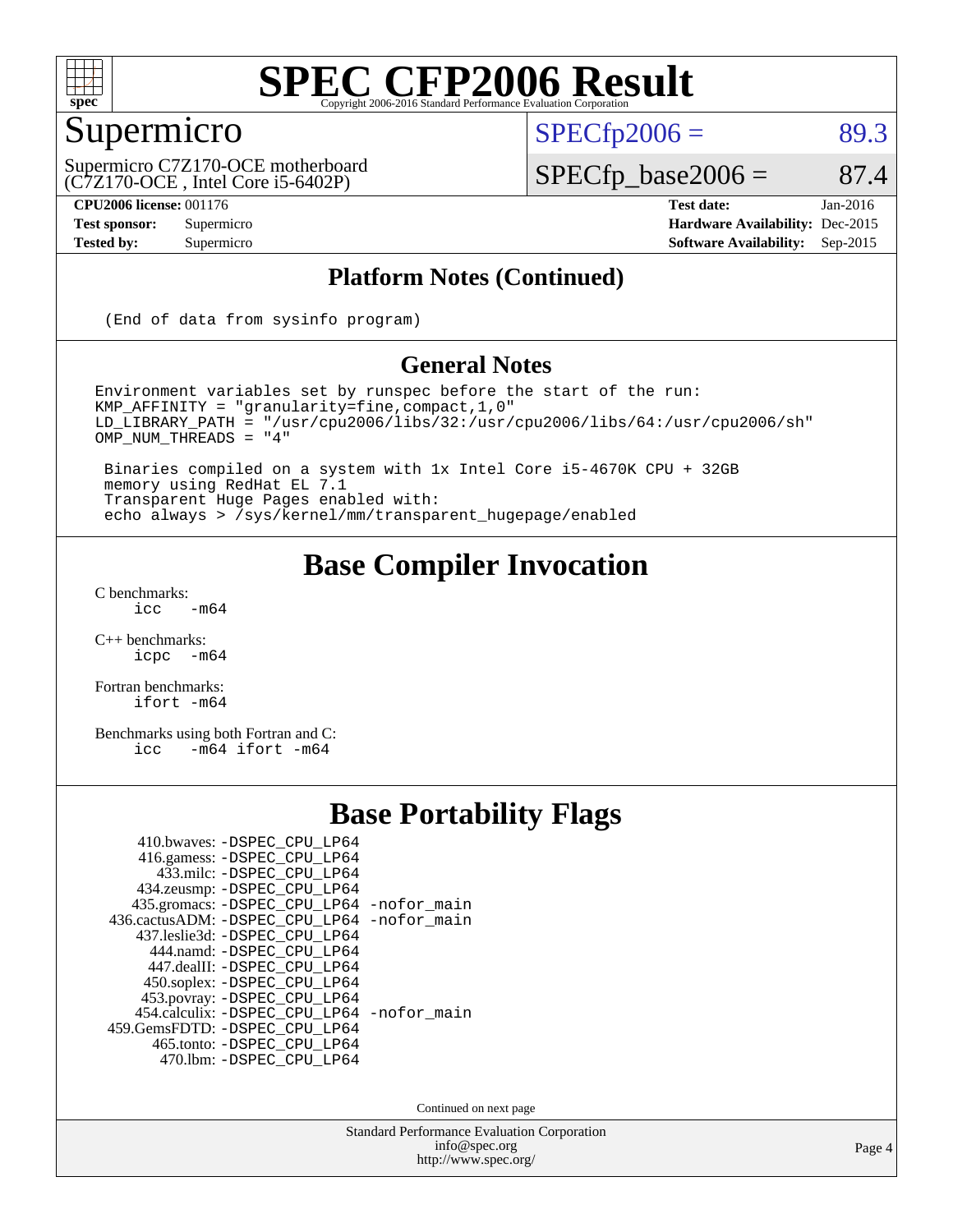

#### Supermicro

 $SPECTp2006 = 89.3$ 

(C7Z170-OCE , Intel Core i5-6402P) Supermicro C7Z170-OCE motherboard  $SPECTp\_base2006 = 87.4$ 

**[CPU2006 license:](http://www.spec.org/auto/cpu2006/Docs/result-fields.html#CPU2006license)** 001176 **[Test date:](http://www.spec.org/auto/cpu2006/Docs/result-fields.html#Testdate)** Jan-2016 **[Test sponsor:](http://www.spec.org/auto/cpu2006/Docs/result-fields.html#Testsponsor)** Supermicro **[Hardware Availability:](http://www.spec.org/auto/cpu2006/Docs/result-fields.html#HardwareAvailability)** Dec-2015 **[Tested by:](http://www.spec.org/auto/cpu2006/Docs/result-fields.html#Testedby)** Supermicro **[Software Availability:](http://www.spec.org/auto/cpu2006/Docs/result-fields.html#SoftwareAvailability)** Sep-2015

#### **[Base Portability Flags \(Continued\)](http://www.spec.org/auto/cpu2006/Docs/result-fields.html#BasePortabilityFlags)**

 481.wrf: [-DSPEC\\_CPU\\_LP64](http://www.spec.org/cpu2006/results/res2016q1/cpu2006-20160125-38761.flags.html#suite_basePORTABILITY481_wrf_DSPEC_CPU_LP64) [-DSPEC\\_CPU\\_CASE\\_FLAG](http://www.spec.org/cpu2006/results/res2016q1/cpu2006-20160125-38761.flags.html#b481.wrf_baseCPORTABILITY_DSPEC_CPU_CASE_FLAG) [-DSPEC\\_CPU\\_LINUX](http://www.spec.org/cpu2006/results/res2016q1/cpu2006-20160125-38761.flags.html#b481.wrf_baseCPORTABILITY_DSPEC_CPU_LINUX) 482.sphinx3: [-DSPEC\\_CPU\\_LP64](http://www.spec.org/cpu2006/results/res2016q1/cpu2006-20160125-38761.flags.html#suite_basePORTABILITY482_sphinx3_DSPEC_CPU_LP64)

#### **[Base Optimization Flags](http://www.spec.org/auto/cpu2006/Docs/result-fields.html#BaseOptimizationFlags)**

[C benchmarks](http://www.spec.org/auto/cpu2006/Docs/result-fields.html#Cbenchmarks): [-xCORE-AVX2](http://www.spec.org/cpu2006/results/res2016q1/cpu2006-20160125-38761.flags.html#user_CCbase_f-xAVX2_5f5fc0cbe2c9f62c816d3e45806c70d7) [-ipo](http://www.spec.org/cpu2006/results/res2016q1/cpu2006-20160125-38761.flags.html#user_CCbase_f-ipo) [-O3](http://www.spec.org/cpu2006/results/res2016q1/cpu2006-20160125-38761.flags.html#user_CCbase_f-O3) [-no-prec-div](http://www.spec.org/cpu2006/results/res2016q1/cpu2006-20160125-38761.flags.html#user_CCbase_f-no-prec-div) [-parallel](http://www.spec.org/cpu2006/results/res2016q1/cpu2006-20160125-38761.flags.html#user_CCbase_f-parallel) [-opt-prefetch](http://www.spec.org/cpu2006/results/res2016q1/cpu2006-20160125-38761.flags.html#user_CCbase_f-opt-prefetch) [-ansi-alias](http://www.spec.org/cpu2006/results/res2016q1/cpu2006-20160125-38761.flags.html#user_CCbase_f-ansi-alias) [C++ benchmarks:](http://www.spec.org/auto/cpu2006/Docs/result-fields.html#CXXbenchmarks) [-xCORE-AVX2](http://www.spec.org/cpu2006/results/res2016q1/cpu2006-20160125-38761.flags.html#user_CXXbase_f-xAVX2_5f5fc0cbe2c9f62c816d3e45806c70d7) [-ipo](http://www.spec.org/cpu2006/results/res2016q1/cpu2006-20160125-38761.flags.html#user_CXXbase_f-ipo) [-O3](http://www.spec.org/cpu2006/results/res2016q1/cpu2006-20160125-38761.flags.html#user_CXXbase_f-O3) [-no-prec-div](http://www.spec.org/cpu2006/results/res2016q1/cpu2006-20160125-38761.flags.html#user_CXXbase_f-no-prec-div) [-opt-prefetch](http://www.spec.org/cpu2006/results/res2016q1/cpu2006-20160125-38761.flags.html#user_CXXbase_f-opt-prefetch) [-ansi-alias](http://www.spec.org/cpu2006/results/res2016q1/cpu2006-20160125-38761.flags.html#user_CXXbase_f-ansi-alias)

[Fortran benchmarks](http://www.spec.org/auto/cpu2006/Docs/result-fields.html#Fortranbenchmarks): [-xCORE-AVX2](http://www.spec.org/cpu2006/results/res2016q1/cpu2006-20160125-38761.flags.html#user_FCbase_f-xAVX2_5f5fc0cbe2c9f62c816d3e45806c70d7) [-ipo](http://www.spec.org/cpu2006/results/res2016q1/cpu2006-20160125-38761.flags.html#user_FCbase_f-ipo) [-O3](http://www.spec.org/cpu2006/results/res2016q1/cpu2006-20160125-38761.flags.html#user_FCbase_f-O3) [-no-prec-div](http://www.spec.org/cpu2006/results/res2016q1/cpu2006-20160125-38761.flags.html#user_FCbase_f-no-prec-div) [-parallel](http://www.spec.org/cpu2006/results/res2016q1/cpu2006-20160125-38761.flags.html#user_FCbase_f-parallel) [-opt-prefetch](http://www.spec.org/cpu2006/results/res2016q1/cpu2006-20160125-38761.flags.html#user_FCbase_f-opt-prefetch)

[Benchmarks using both Fortran and C](http://www.spec.org/auto/cpu2006/Docs/result-fields.html#BenchmarksusingbothFortranandC): [-xCORE-AVX2](http://www.spec.org/cpu2006/results/res2016q1/cpu2006-20160125-38761.flags.html#user_CC_FCbase_f-xAVX2_5f5fc0cbe2c9f62c816d3e45806c70d7) [-ipo](http://www.spec.org/cpu2006/results/res2016q1/cpu2006-20160125-38761.flags.html#user_CC_FCbase_f-ipo) [-O3](http://www.spec.org/cpu2006/results/res2016q1/cpu2006-20160125-38761.flags.html#user_CC_FCbase_f-O3) [-no-prec-div](http://www.spec.org/cpu2006/results/res2016q1/cpu2006-20160125-38761.flags.html#user_CC_FCbase_f-no-prec-div) [-parallel](http://www.spec.org/cpu2006/results/res2016q1/cpu2006-20160125-38761.flags.html#user_CC_FCbase_f-parallel) [-opt-prefetch](http://www.spec.org/cpu2006/results/res2016q1/cpu2006-20160125-38761.flags.html#user_CC_FCbase_f-opt-prefetch) [-ansi-alias](http://www.spec.org/cpu2006/results/res2016q1/cpu2006-20160125-38761.flags.html#user_CC_FCbase_f-ansi-alias)

#### **[Peak Compiler Invocation](http://www.spec.org/auto/cpu2006/Docs/result-fields.html#PeakCompilerInvocation)**

[C benchmarks](http://www.spec.org/auto/cpu2006/Docs/result-fields.html#Cbenchmarks):  $\text{icc}$   $-\text{m64}$ 

[C++ benchmarks:](http://www.spec.org/auto/cpu2006/Docs/result-fields.html#CXXbenchmarks) [icpc -m64](http://www.spec.org/cpu2006/results/res2016q1/cpu2006-20160125-38761.flags.html#user_CXXpeak_intel_icpc_64bit_bedb90c1146cab66620883ef4f41a67e)

[Fortran benchmarks](http://www.spec.org/auto/cpu2006/Docs/result-fields.html#Fortranbenchmarks): [ifort -m64](http://www.spec.org/cpu2006/results/res2016q1/cpu2006-20160125-38761.flags.html#user_FCpeak_intel_ifort_64bit_ee9d0fb25645d0210d97eb0527dcc06e)

[Benchmarks using both Fortran and C](http://www.spec.org/auto/cpu2006/Docs/result-fields.html#BenchmarksusingbothFortranandC):<br>icc -m64 if ort -m64  $-m64$  ifort  $-m64$ 

#### **[Peak Portability Flags](http://www.spec.org/auto/cpu2006/Docs/result-fields.html#PeakPortabilityFlags)**

Same as Base Portability Flags

#### **[Peak Optimization Flags](http://www.spec.org/auto/cpu2006/Docs/result-fields.html#PeakOptimizationFlags)**

[C benchmarks](http://www.spec.org/auto/cpu2006/Docs/result-fields.html#Cbenchmarks):

Continued on next page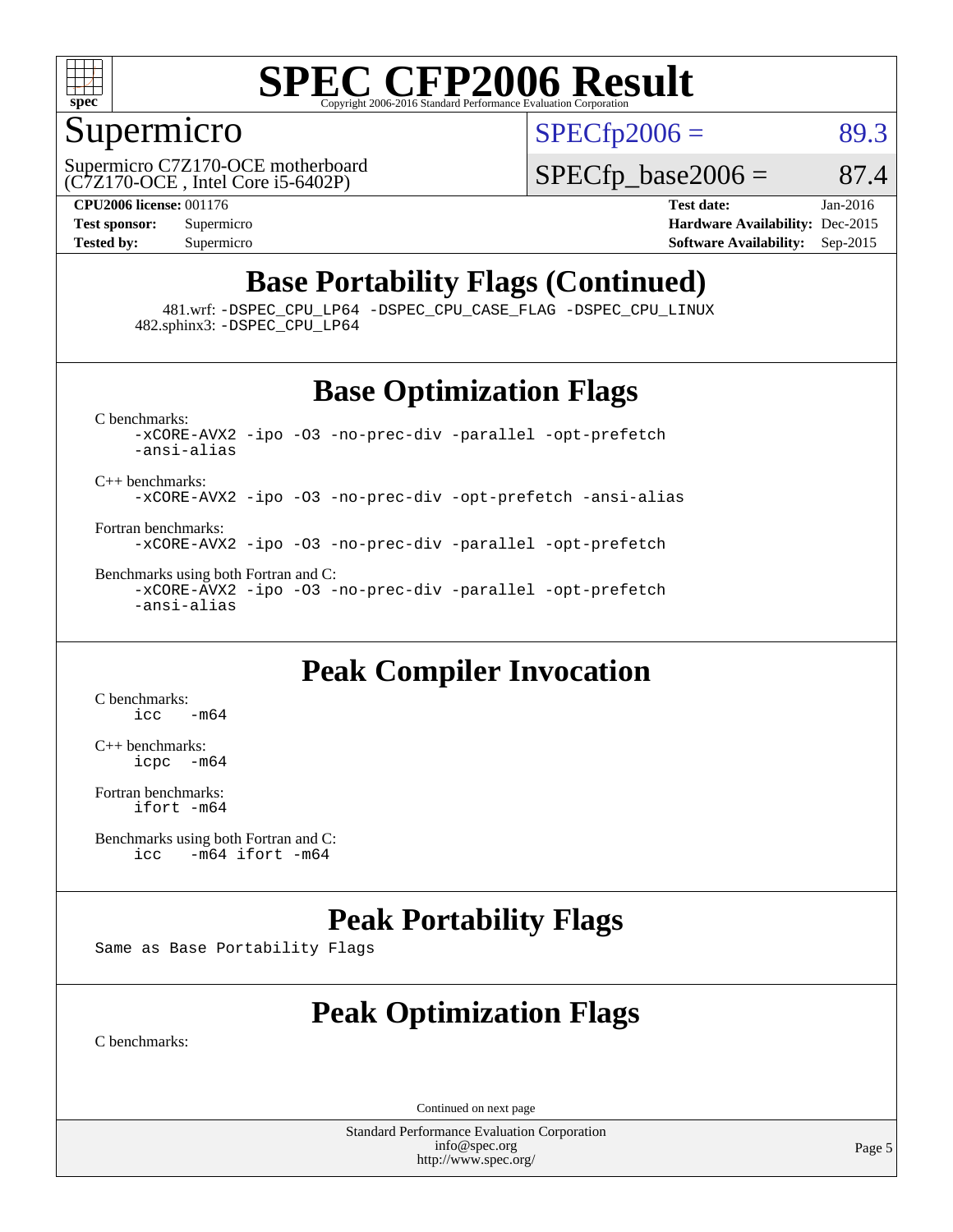

Supermicro

 $SPECTp2006 = 89.3$ 

(C7Z170-OCE , Intel Core i5-6402P) Supermicro C7Z170-OCE motherboard  $SPECTp\_base2006 = 87.4$ 

**[Tested by:](http://www.spec.org/auto/cpu2006/Docs/result-fields.html#Testedby)** Supermicro **[Software Availability:](http://www.spec.org/auto/cpu2006/Docs/result-fields.html#SoftwareAvailability)** Sep-2015

**[CPU2006 license:](http://www.spec.org/auto/cpu2006/Docs/result-fields.html#CPU2006license)** 001176 **[Test date:](http://www.spec.org/auto/cpu2006/Docs/result-fields.html#Testdate)** Jan-2016 **[Test sponsor:](http://www.spec.org/auto/cpu2006/Docs/result-fields.html#Testsponsor)** Supermicro **[Hardware Availability:](http://www.spec.org/auto/cpu2006/Docs/result-fields.html#HardwareAvailability)** Dec-2015

### **[Peak Optimization Flags \(Continued\)](http://www.spec.org/auto/cpu2006/Docs/result-fields.html#PeakOptimizationFlags)**

433.milc: basepeak = yes

 $470.$ lbm: basepeak = yes

 $482$ .sphinx3: basepeak = yes

[C++ benchmarks:](http://www.spec.org/auto/cpu2006/Docs/result-fields.html#CXXbenchmarks)

 444.namd: [-xCORE-AVX2](http://www.spec.org/cpu2006/results/res2016q1/cpu2006-20160125-38761.flags.html#user_peakPASS2_CXXFLAGSPASS2_LDFLAGS444_namd_f-xAVX2_5f5fc0cbe2c9f62c816d3e45806c70d7)(pass 2) [-prof-gen:threadsafe](http://www.spec.org/cpu2006/results/res2016q1/cpu2006-20160125-38761.flags.html#user_peakPASS1_CXXFLAGSPASS1_LDFLAGS444_namd_prof_gen_21a26eb79f378b550acd7bec9fe4467a)(pass 1) [-ipo](http://www.spec.org/cpu2006/results/res2016q1/cpu2006-20160125-38761.flags.html#user_peakPASS2_CXXFLAGSPASS2_LDFLAGS444_namd_f-ipo)(pass 2) [-O3](http://www.spec.org/cpu2006/results/res2016q1/cpu2006-20160125-38761.flags.html#user_peakPASS2_CXXFLAGSPASS2_LDFLAGS444_namd_f-O3)(pass 2) [-no-prec-div](http://www.spec.org/cpu2006/results/res2016q1/cpu2006-20160125-38761.flags.html#user_peakPASS2_CXXFLAGSPASS2_LDFLAGS444_namd_f-no-prec-div)(pass 2) [-par-num-threads=1](http://www.spec.org/cpu2006/results/res2016q1/cpu2006-20160125-38761.flags.html#user_peakPASS1_CXXFLAGSPASS1_LDFLAGS444_namd_par_num_threads_786a6ff141b4e9e90432e998842df6c2)(pass 1) [-prof-use](http://www.spec.org/cpu2006/results/res2016q1/cpu2006-20160125-38761.flags.html#user_peakPASS2_CXXFLAGSPASS2_LDFLAGS444_namd_prof_use_bccf7792157ff70d64e32fe3e1250b55)(pass 2) [-fno-alias](http://www.spec.org/cpu2006/results/res2016q1/cpu2006-20160125-38761.flags.html#user_peakCXXOPTIMIZEOPTIMIZE444_namd_f-no-alias_694e77f6c5a51e658e82ccff53a9e63a) [-auto-ilp32](http://www.spec.org/cpu2006/results/res2016q1/cpu2006-20160125-38761.flags.html#user_peakCXXOPTIMIZE444_namd_f-auto-ilp32)

447.dealII: basepeak = yes

 $450$ .soplex: basepeak = yes

 453.povray: [-xCORE-AVX2](http://www.spec.org/cpu2006/results/res2016q1/cpu2006-20160125-38761.flags.html#user_peakPASS2_CXXFLAGSPASS2_LDFLAGS453_povray_f-xAVX2_5f5fc0cbe2c9f62c816d3e45806c70d7)(pass 2) [-prof-gen:threadsafe](http://www.spec.org/cpu2006/results/res2016q1/cpu2006-20160125-38761.flags.html#user_peakPASS1_CXXFLAGSPASS1_LDFLAGS453_povray_prof_gen_21a26eb79f378b550acd7bec9fe4467a)(pass 1)  $-ipo(pass 2) -\overline{O3(pass 2)}$  $-ipo(pass 2) -\overline{O3(pass 2)}$  [-no-prec-div](http://www.spec.org/cpu2006/results/res2016q1/cpu2006-20160125-38761.flags.html#user_peakPASS2_CXXFLAGSPASS2_LDFLAGS453_povray_f-no-prec-div)(pass 2) [-par-num-threads=1](http://www.spec.org/cpu2006/results/res2016q1/cpu2006-20160125-38761.flags.html#user_peakPASS1_CXXFLAGSPASS1_LDFLAGS453_povray_par_num_threads_786a6ff141b4e9e90432e998842df6c2)(pass 1) [-prof-use](http://www.spec.org/cpu2006/results/res2016q1/cpu2006-20160125-38761.flags.html#user_peakPASS2_CXXFLAGSPASS2_LDFLAGS453_povray_prof_use_bccf7792157ff70d64e32fe3e1250b55)(pass 2) [-unroll4](http://www.spec.org/cpu2006/results/res2016q1/cpu2006-20160125-38761.flags.html#user_peakCXXOPTIMIZE453_povray_f-unroll_4e5e4ed65b7fd20bdcd365bec371b81f) [-ansi-alias](http://www.spec.org/cpu2006/results/res2016q1/cpu2006-20160125-38761.flags.html#user_peakCXXOPTIMIZE453_povray_f-ansi-alias)

[Fortran benchmarks](http://www.spec.org/auto/cpu2006/Docs/result-fields.html#Fortranbenchmarks):

```
410.bwaves: basepeak = yes 416.gamess: -xCORE-AVX2(pass 2) -prof-gen:threadsafe(pass 1)
          -i\text{po}(pass 2) -\tilde{O}3(pass 2)-no-prec-div(pass 2)
          -par-num-threads=1(pass 1) -prof-use(pass 2) -unroll2
          -inline-level=0 -scalar-rep-
```
434.zeusmp: basepeak = yes

437.leslie3d: basepeak = yes

 459.GemsFDTD: [-xCORE-AVX2](http://www.spec.org/cpu2006/results/res2016q1/cpu2006-20160125-38761.flags.html#user_peakPASS2_FFLAGSPASS2_LDFLAGS459_GemsFDTD_f-xAVX2_5f5fc0cbe2c9f62c816d3e45806c70d7)(pass 2) [-prof-gen:threadsafe](http://www.spec.org/cpu2006/results/res2016q1/cpu2006-20160125-38761.flags.html#user_peakPASS1_FFLAGSPASS1_LDFLAGS459_GemsFDTD_prof_gen_21a26eb79f378b550acd7bec9fe4467a)(pass 1) [-ipo](http://www.spec.org/cpu2006/results/res2016q1/cpu2006-20160125-38761.flags.html#user_peakPASS2_FFLAGSPASS2_LDFLAGS459_GemsFDTD_f-ipo)(pass 2) [-O3](http://www.spec.org/cpu2006/results/res2016q1/cpu2006-20160125-38761.flags.html#user_peakPASS2_FFLAGSPASS2_LDFLAGS459_GemsFDTD_f-O3)(pass 2) [-no-prec-div](http://www.spec.org/cpu2006/results/res2016q1/cpu2006-20160125-38761.flags.html#user_peakPASS2_FFLAGSPASS2_LDFLAGS459_GemsFDTD_f-no-prec-div)(pass 2) [-par-num-threads=1](http://www.spec.org/cpu2006/results/res2016q1/cpu2006-20160125-38761.flags.html#user_peakPASS1_FFLAGSPASS1_LDFLAGS459_GemsFDTD_par_num_threads_786a6ff141b4e9e90432e998842df6c2)(pass 1) [-prof-use](http://www.spec.org/cpu2006/results/res2016q1/cpu2006-20160125-38761.flags.html#user_peakPASS2_FFLAGSPASS2_LDFLAGS459_GemsFDTD_prof_use_bccf7792157ff70d64e32fe3e1250b55)(pass 2) [-unroll2](http://www.spec.org/cpu2006/results/res2016q1/cpu2006-20160125-38761.flags.html#user_peakOPTIMIZE459_GemsFDTD_f-unroll_784dae83bebfb236979b41d2422d7ec2) [-inline-level=0](http://www.spec.org/cpu2006/results/res2016q1/cpu2006-20160125-38761.flags.html#user_peakOPTIMIZE459_GemsFDTD_f-inline-level_318d07a09274ad25e8d15dbfaa68ba50) [-opt-prefetch](http://www.spec.org/cpu2006/results/res2016q1/cpu2006-20160125-38761.flags.html#user_peakOPTIMIZE459_GemsFDTD_f-opt-prefetch) [-parallel](http://www.spec.org/cpu2006/results/res2016q1/cpu2006-20160125-38761.flags.html#user_peakOPTIMIZE459_GemsFDTD_f-parallel)

 465.tonto: [-xCORE-AVX2](http://www.spec.org/cpu2006/results/res2016q1/cpu2006-20160125-38761.flags.html#user_peakPASS2_FFLAGSPASS2_LDFLAGS465_tonto_f-xAVX2_5f5fc0cbe2c9f62c816d3e45806c70d7)(pass 2) [-prof-gen:threadsafe](http://www.spec.org/cpu2006/results/res2016q1/cpu2006-20160125-38761.flags.html#user_peakPASS1_FFLAGSPASS1_LDFLAGS465_tonto_prof_gen_21a26eb79f378b550acd7bec9fe4467a)(pass 1)  $-i\text{po}(pass 2) -\overline{0}3(pass 2) -no-prec-div(pass 2)$  $-i\text{po}(pass 2) -\overline{0}3(pass 2) -no-prec-div(pass 2)$  $-i\text{po}(pass 2) -\overline{0}3(pass 2) -no-prec-div(pass 2)$ [-par-num-threads=1](http://www.spec.org/cpu2006/results/res2016q1/cpu2006-20160125-38761.flags.html#user_peakPASS1_FFLAGSPASS1_LDFLAGS465_tonto_par_num_threads_786a6ff141b4e9e90432e998842df6c2)(pass 1) [-prof-use](http://www.spec.org/cpu2006/results/res2016q1/cpu2006-20160125-38761.flags.html#user_peakPASS2_FFLAGSPASS2_LDFLAGS465_tonto_prof_use_bccf7792157ff70d64e32fe3e1250b55)(pass 2) [-inline-calloc](http://www.spec.org/cpu2006/results/res2016q1/cpu2006-20160125-38761.flags.html#user_peakOPTIMIZE465_tonto_f-inline-calloc) [-opt-malloc-options=3](http://www.spec.org/cpu2006/results/res2016q1/cpu2006-20160125-38761.flags.html#user_peakOPTIMIZE465_tonto_f-opt-malloc-options_13ab9b803cf986b4ee62f0a5998c2238) [-auto](http://www.spec.org/cpu2006/results/res2016q1/cpu2006-20160125-38761.flags.html#user_peakOPTIMIZE465_tonto_f-auto) [-unroll4](http://www.spec.org/cpu2006/results/res2016q1/cpu2006-20160125-38761.flags.html#user_peakOPTIMIZE465_tonto_f-unroll_4e5e4ed65b7fd20bdcd365bec371b81f)

[Benchmarks using both Fortran and C](http://www.spec.org/auto/cpu2006/Docs/result-fields.html#BenchmarksusingbothFortranandC):

435.gromacs: basepeak = yes

Continued on next page